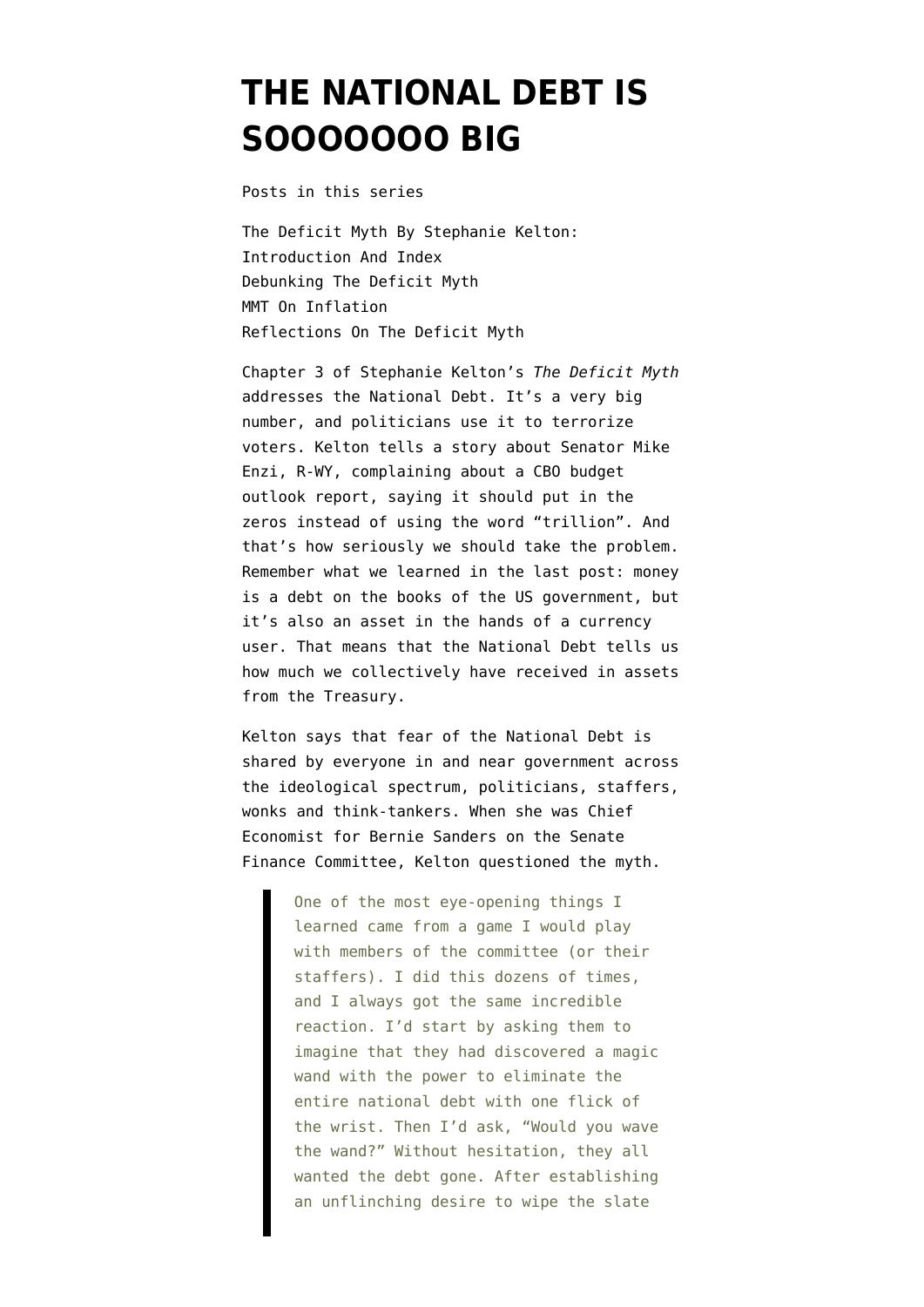clean, I'd ask a seemingly different question: "Suppose that wand had the power to rid the world of Treasuries. Would you wave it?" The question drew puzzled looks, furrowed brows, and pensive expressions. Eventually, everyone would decide against waving the wand. P. 77. [1]

Wiping out the National Debt means eliminating Treasuries, and that exposed the contradiction at the heart of the myth of the Very Scary Debt. We can't get rid of Treasuries! But the raw number scares voters so many people continued to rant about the National Debt. They never asked why voters were scared, or questioned their role in creating that fear.

Intuitively, if deficits aren't a problem unless they cause inflation, then the national debt isn't a problem unless it causes inflation. In the same way interest on the national debt isn't a problem unless it causes inflation. Kelton acknowledges that there may be limits on the size of the national debt, usually discussed in terms of the ratio between the national debt and the GNP. The US is nowhere near the size of the debt to GNP ratio of Japan, for example, so there's no immediate problem. Assuming there is some limit, Kelton turns to the various ways we could eliminate the national debt.

One way would be to run government budget surpluses, as we did when Bill Clinton was President. We could easily do that by raising taxes on the rich and their corporations, slowly depleting their total wealth. That's a good idea on its own terms, because it would reduce their political and economic power. Kelton says that in the past when the government has run surpluses for several years the result was depressions. I would add that if we did raise taxes we'd be destroyed in the shrieks of the rich saying that their money was being used to pay for social programs like Social Security.

Or, the Fed could get rid of all of the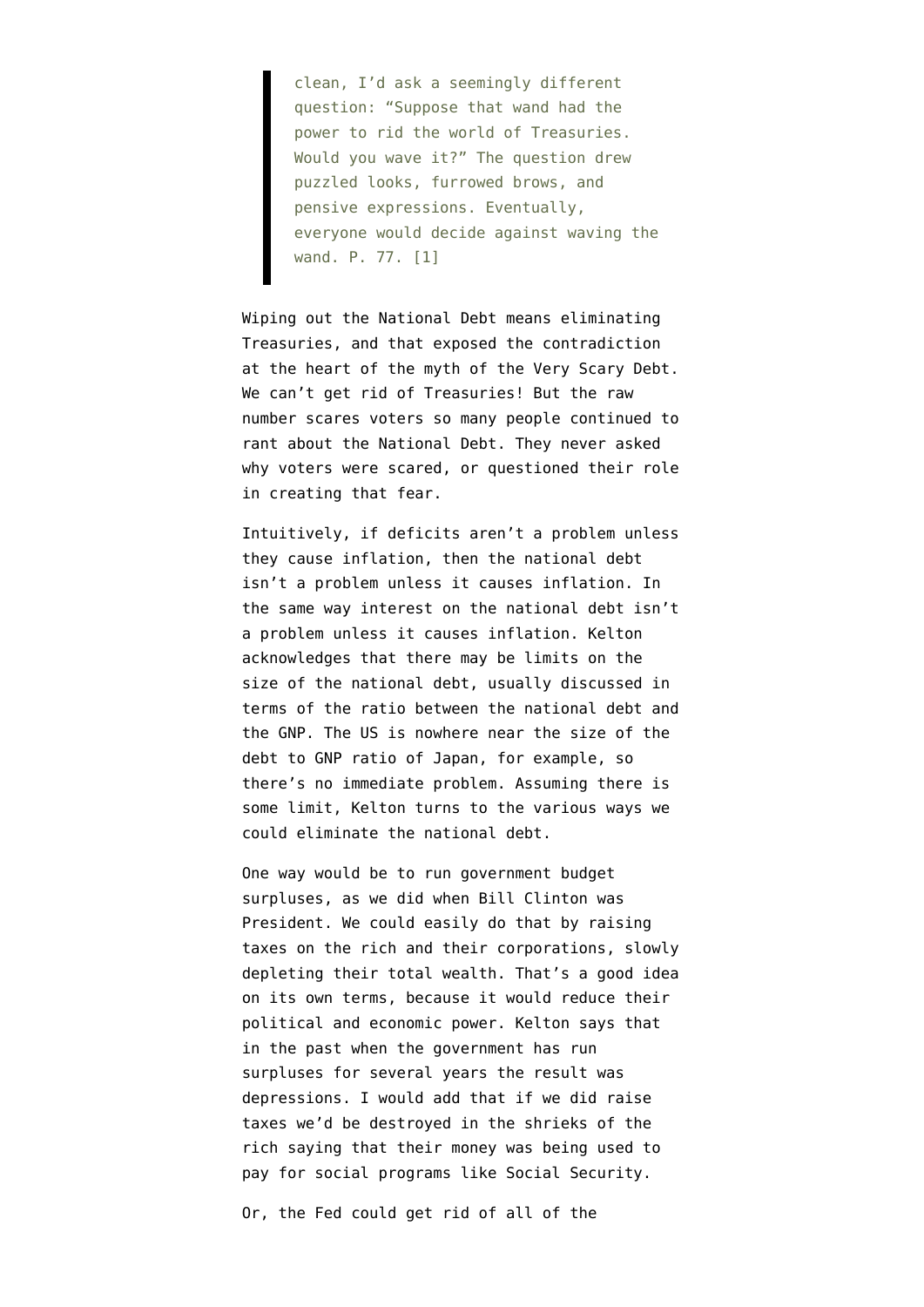Treasuries with just a few clicks on a keyboard, by reducing the number in the Treasury Securities account and increasing the numbers in the bank account of the holders of the Treasury securites. Economists call this monetizing the debt.

Or, we could do it by continuing to spend as we see fit subject to the inflation constraint, but stop issuing new Treasuries. As the old ones mature, the Fed pays them by crediting the accounts of the holders with green dollars. We could stop that at any time we reached a level of debt that wouldn't frighten even the most fearful Americans. or at some higher level. [2]

Once getting rid of Treasuries would have caused a problem, because the Fed used the market in Treasuries to control interest rates. That is no longer the only control mechanism available to the Fed. [3] But then what? Kelton discusses an article by [Eric Lonergan,](https://positivemoney.org/eric-lonergan/) an economist and fund manager. Lonergan asks what would happen if Japan monetized all its bonds. I quote [his](http://www.drobny.com/assets/_control/content/files/Drobny_121712_10_24_13.pdf) [analysis](http://www.drobny.com/assets/_control/content/files/Drobny_121712_10_24_13.pdf) in full:

> First, let's go through the balance sheet effects: 1. The government now has no debt. 2. The value of the Japanese private sector's assets is unchanged – they used to hold JGBs [Japanese Government Bonds], now they hold the same value in cash. So overnight, the government's debt is eliminated, and the private sector's net wealth is unchanged.

> The income effects are also interesting: 1. The government's budget position improves. 2. The income of the private sector falls because bonds paying interest have been replaced with cash holding none.

So what happens to the economy?

Most people tend to say, "hyperinflation", but that makes little sense. Why on earth would the Japanese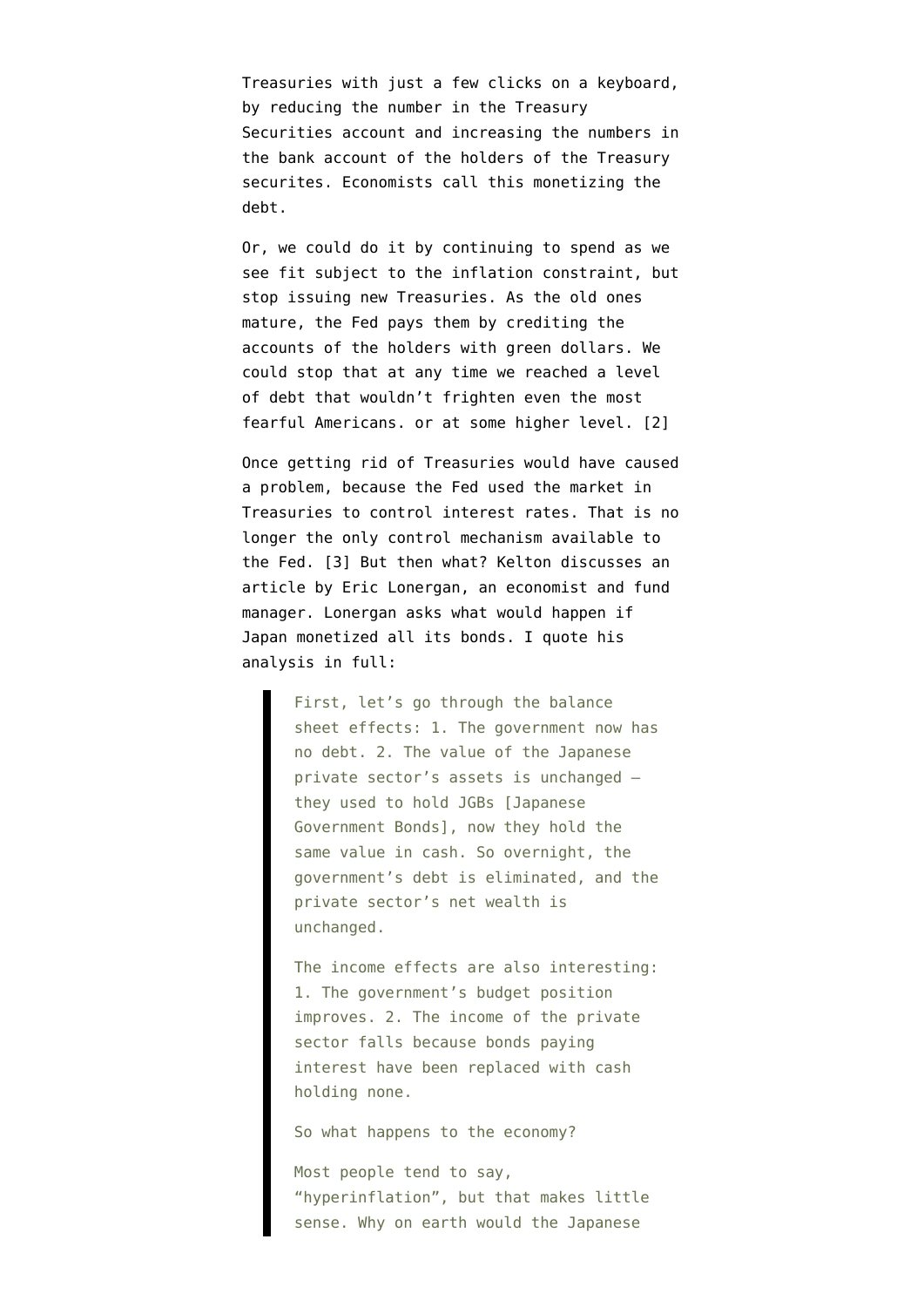household sector rush out and buy things when their interest income has fallen, their wealth is unchanged, and they are used to falling prices. The private sector already has a high wealth to GDP ratio and are spending less than they produce (which is precisely why the government runs a deficit).

The Yen might weaken because the yield on overseas assets has risen relative to Japanese assets, but this spread is hardly offering much compensation for exchange rate risk. My conclusion is that nothing would change in Japan if you had 100% monetization of the stock of JGBs!

The takeaway is that getting rid of Japanese government debt wouldn't affect the economy at least in the short term. Two possible problems: a) less spending because bond income disappears from the economy; and b) weakening of currency in international markets because there are higher return available on the bonds of other countries. In the case of the US, we can add that cash previously held as Treasuries suddenly isn't producing any return, so its owners look elsewhere for returns. That might mean an increased purchases of assets by foreigners; purchase of the debt of other countries; or something else. But that's not all bad, and I don't know enough to work it out.

Kelton accepts Lonergan's logic. Paying off US Treasury Securities is possible and likely would have minimal short-term effects. Late in the Clinton Administration the US ran budget surpluses, to the point that White House economists prepared a draft report title*d Life After Debt*. Here's a [discussion](https://www.npr.org/sections/money/2011/10/21/141510617/what-if-we-paid-off-the-debt-the-secret-government-report) by David Kestenbaum of Planet Money. This report got labeled PRELIMINARY AND CLOSE HOLD OFFICIAL USE ONLY", and Planet Money got it through FOIA. Then the Republicans cut taxes for the rich, with the usual pennies for the rest of us, so the problem evaporated.